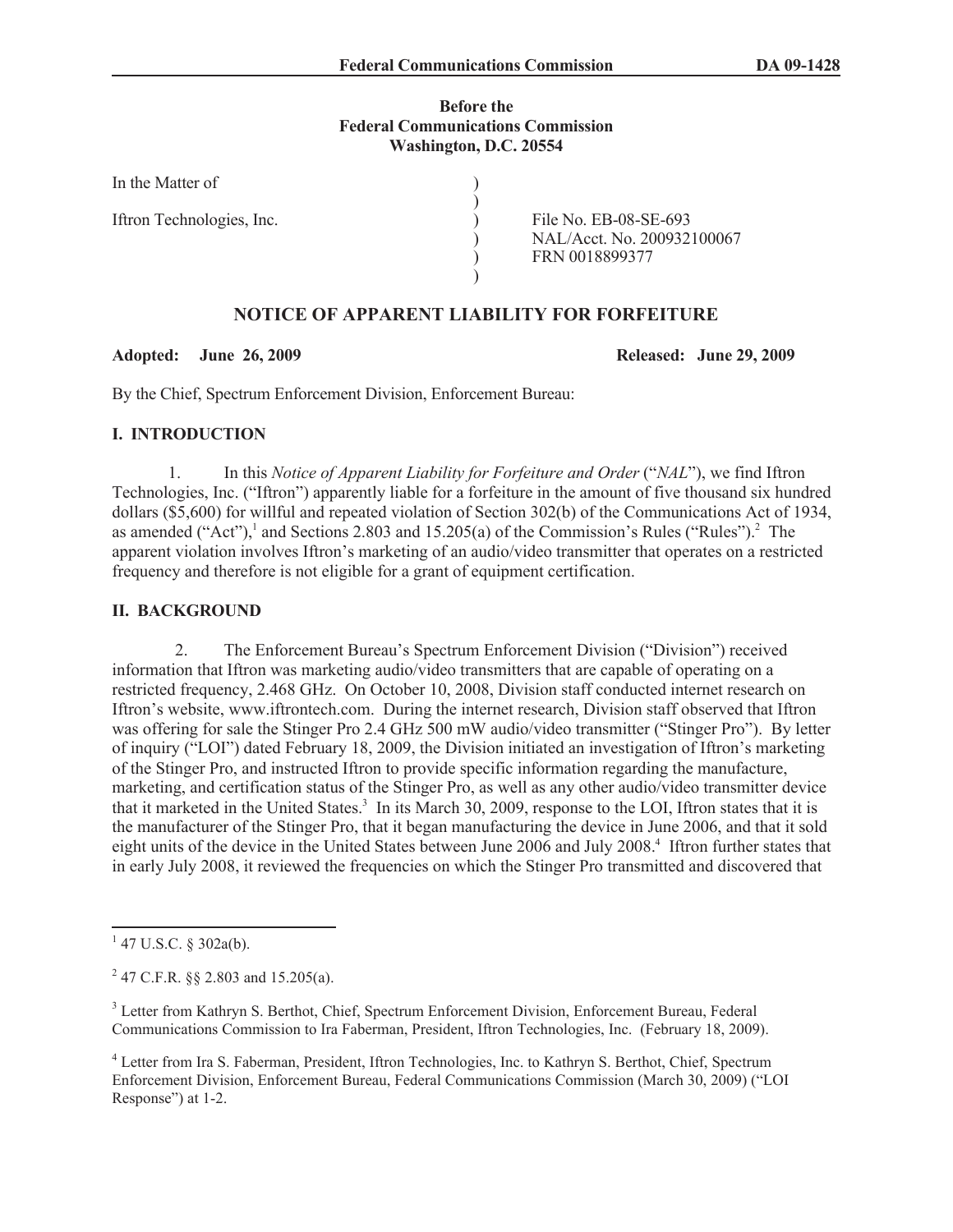the highest of the four transmitter frequencies used by that device, specifically 2.468 GHz, was outside of the authorized amateur radio frequencies set forth in Section 97.301 of the Rules.<sup>5</sup>

3. Iftron states that upon discovering that the Stinger Pro mistakenly transmitted on a frequency that was outside those frequencies that are permitted for amateur radio use under Section 97.301 of the Rules, it began modifying all transmitters shipped to U.S. addresses to ensure that they were no longer capable of transmitting on 2.468 GHz.<sup>6</sup> Iftron also states that it modified the transmitter specifications of the Stinger Pro on its website in July of 2008 to reflect the change.<sup>7</sup> Iftron claims that it does not manufacture or market in the United States any other 2.4 GHz audio/video transmitter device.<sup>8</sup>

### **III. DISCUSSION**

### **A. Marketing of Unauthorized Equipment**

4. Section 302(b) of the Act provides that "[n]o person shall manufacture, import, sell, offer for sale, or ship devices or home electronic equipment and systems, or use devices, which fail to comply with regulations promulgated pursuant to this section." Section 2.803(a)(1) of the Rules provides that:

Except as provided elsewhere in this section, no person shall sell or lease, or offer for sale or lease (including advertising for sale or lease), or import, ship, or distribute for the purpose of selling or leasing or offering for sale or lease, any radio frequency device<sup>9</sup> unless … [i]n the case of a device subject to certification, such device has been authorized by the Commission in accordance with the rules in this chapter and is properly identified and labeled as required by §2.925 and other relevant sections in this chapter.

Additionally, Section 2.803(g) of the Rules, provides in pertinent part that:

[R]adio frequency devices that could not be authorized or legally operated under the current rules … shall not be operated, advertised, displayed, offered for sale or lease, sold or leased, or otherwise marketed absent a license issued under part 5 of this chapter or a special temporary authorization issued by the Commission.<sup>10</sup>

Intentional radiators, $11$  such as audio/video transmitters, are generally required by Section 15.201 of the Rules<sup>12</sup> to be approved prior to marketing through the equipment certification<sup>13</sup> procedures described in Sections  $2.1031 - 2.1060$  of the Rules.<sup>14</sup>

<sup>6</sup>LOI Response at 1.

<sup>7</sup> Iftron's website currently notes that units of the Stinger Pro available in the United States transmit on 2.414, 2.432, and 2.450 GHz, and that units that additionally transmit on 2.468 GHz are "available elsewhere." *See* http://www.iftrontech.com/2.4GHz-Transmitters/c44/p100/Stinger-Pro-2.4GHz-500MW-AVD-Transmitter/product\_info.html (last accessed June 23, 2009).

<sup>8</sup> LOI Response at 3.

 $9$  47 C.F.R. § 2.801 defines a radiofrequency device as "any device which in it its operation is capable of emitting radiofrequency energy by radiation, conduction, or other means."

 $^{10}$  47 C.F.R. § 2.803(g).

 $11$  An intentional radiator is "[a] device that intentionally generates and emits radio frequency energy by radiation or induction." 47 C.F.R. § 15.3(o).

<sup>5</sup> *Id*. *See* 47 C.F.R. § 97.301.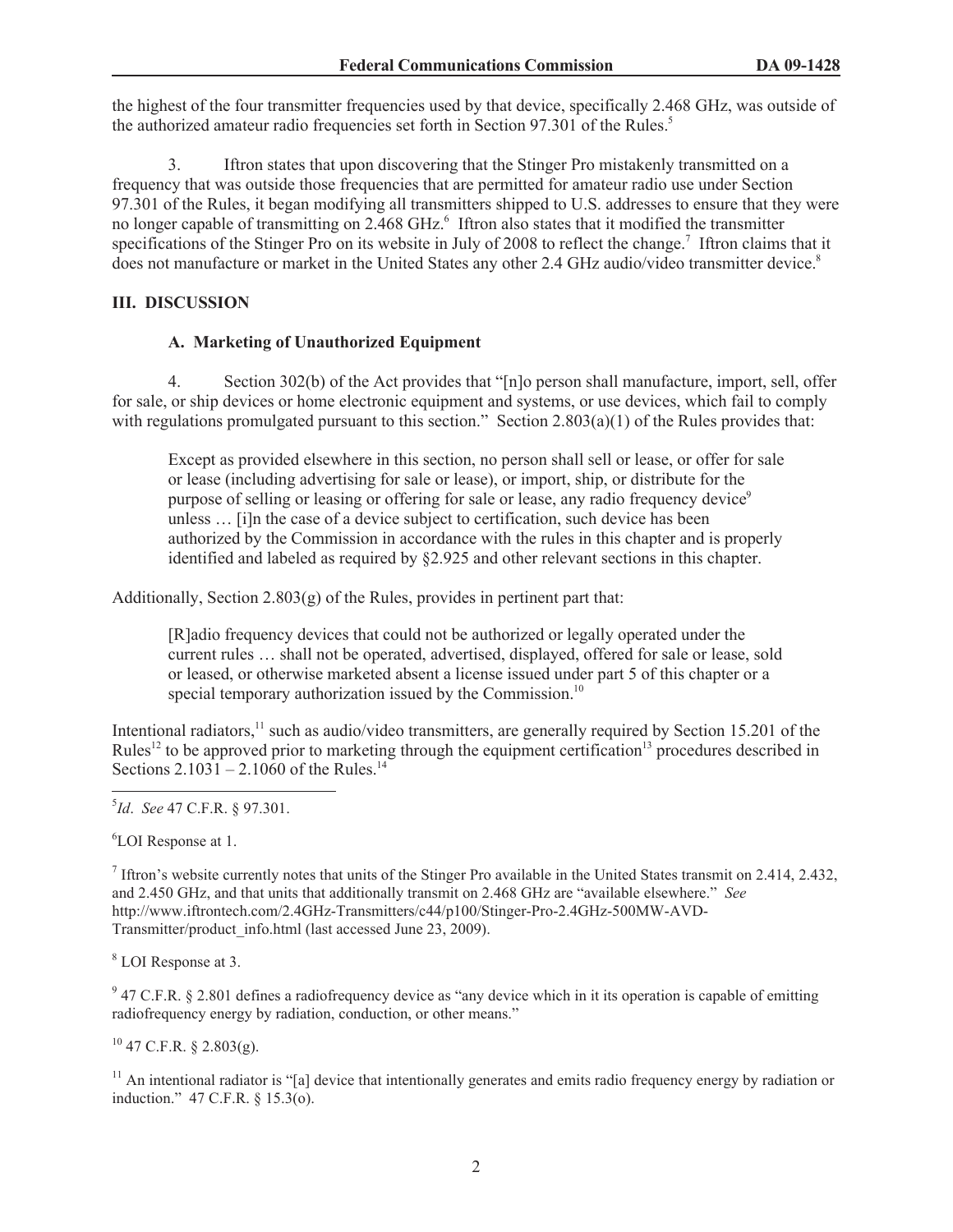5. Iftron admits that from June 2006,<sup>15</sup> when it first manufactured the device, to July of 2008, it manufactured and marketed units of the Stinger Pro that were capable of transmitting on 2.468 GHz.<sup>16</sup> Although amateur radio equipment is not required to be certified, $1<sup>7</sup>$  the Stinger Pro, as sold in the United States prior to July 2008, was capable of operating on a frequency outside of the authorized amateur radio frequencies and, therefore, could not legally be marketed in the United States as amateur radio equipment. Moreover, because this device was capable of operation on a restricted frequency listed in Section  $15.205(a)$  of the Rules,<sup>18</sup> the device could not comply with the FCC's technical standards and therefore could not be certified or marketed within the United States.

6. Accordingly, we find that Iftron apparently marketed<sup>19</sup> a radio frequency device that operates on a restricted frequency and therefore is not eligible for a grant of equipment certification in willful<sup>20</sup> and repeated<sup>21</sup> violation of Section 302(b) of the Act and Sections 2.803 and 15.205(a) of the Rules.

 $12$  47 C.F.R. § 15.201.

<sup>13</sup> A certification is an equipment authorization issued by the Commission, based on representations and test data submitted by the applicant. *See* 47 C.F.R. § 2.907(a).

 $14$  47 C.F.R.  $88$  2.1031 – 2.1060.

<sup>15</sup> LOI Response at 2.

<sup>16</sup> LOI Response at 1. Elsewhere in its response, Iftron admits that it sold a total of 10 units of the Stinger Pro in the United States between August 31, 2006 and March 30, 2009, but states that all units of the Stinger Pro that were shipped to addresses in the United States after July of 2008 were modified so that those units were incapable of transmitting on 2.468 GHz. *Id*.

<sup>17</sup> *See*, *Facilitating Opportunities for Flexible, Efficient, and Reliable Spectrum Use Employing Cognitive Radio Technologies*, Memorandum Opinion and Order, 22 FCC Rcd 8053, 8058 (2007); *see also*, *Pilot Travel Centers, LLC*, Notice of Apparent Liability, 19 FCC Rcd 23113, 23114 (2004) ("[R]adio transmitting equipment that transmits solely on Amateur Radio Service ("ARS") frequencies is not subject to equipment authorization requirements prior to manufacture or marketing.").

<sup>18</sup> 47 C.F.R. §15.205(a). This section allows intentional radiators to transmit only spurious emissions in the restricted frequency bands. Section 2.1 of the Rules, 47 C.F.R. § 2.1, defines spurious emissions as "[e]missions on a frequency or frequencies which are outside the necessary bandwidth and the level of which may be reduced without affecting the corresponding transmission of information. Spurious emissions include harmonic emissions, parasitic emissions, intermodulation products and frequency conversion products, but exclude out-of-band emissions."

<sup>19</sup> Marketing, as defined in 47 C.F.R. § 2.803(e)(4), "includes sale or lease, or offering for sale or lease, including advertising for sale or lease, or importation, shipment, or distribution for the purpose of selling or leasing or offering for sale or lease."

<sup>20</sup> Section 312(f)(1) of the Act, 47 U.S.C. § 312(f)(1), which applies to violations for which forfeitures are assessed under Section 503(b) of the Act, provides that "[t]he term 'willful', … means the conscious and deliberate commission or omission of such act, irrespective of any intent to violate any provision of this Act or any rule or regulation of the Commission authorized by this Act …." *See Southern California Broadcasting Co.*, Memorandum Opinion and Order, 6 FCC Rcd 4387, 4388 (1991) ("*Southern California*").

<sup>21</sup> Section 312(f)(2) of the Act provides that "[t]he term 'repeated', ... means the commission or omission of such act more than once or, if such commission or omission is continuous, for more than one day." 47 U.S.C. § 312(f)(2). *See, e.g., Callais Cablevision, Inc., Grand Isle, Louisiana*, Notice of Apparent Liability for Monetary Forfeiture, 16 FCC Rcd 1359, 1362 (2001) ("*Callais Cablevision*") (issuing a Notice of Apparent Liability for, *inter*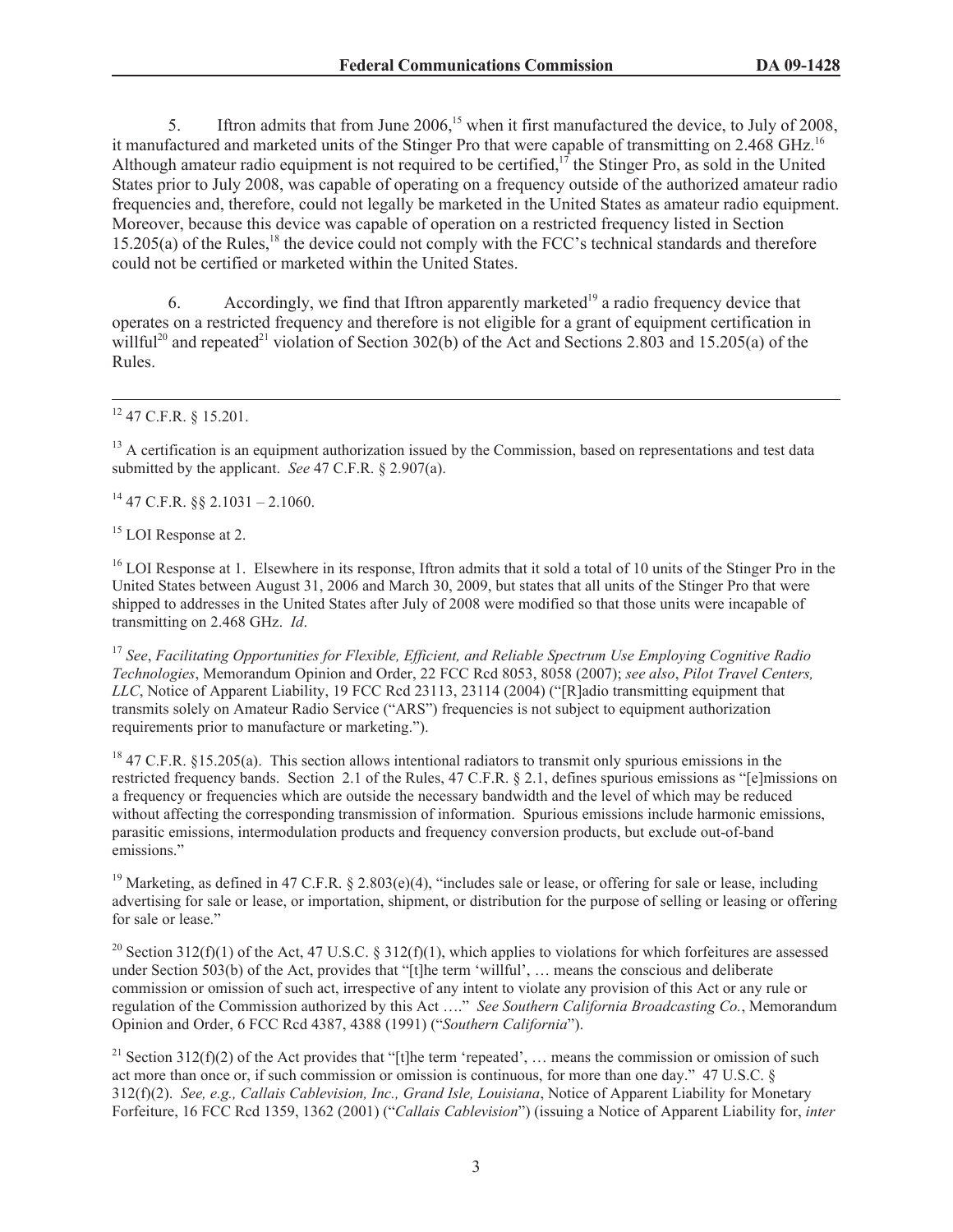## **B. Proposed Forfeiture**

7. Section 503(b) of the Act authorizes the Commission to assess a forfeiture for each willful or repeated violation of the Act or of any rule, regulation, or order issued by the Commission under the Act.<sup>22</sup> In exercising such authority, we are required to take into account "the nature, circumstances, extent, and gravity of the violation and, with respect to the violator, the degree of culpability, any history of prior offenses, ability to pay, and such other matters as justice may require."<sup>23</sup>

8. Section 503(b)(6) of the Act bars the Commission from proposing forfeiture for violations that occurred more than a year prior to the issuance of a Notice of Apparent Liability.<sup>24</sup> Section 503(b)(6) does not, however, bar the Commission from assessing whether Iftron's conduct prior to that time period apparently violated the provisions of the Act and Rules and from considering such conduct in determining the appropriate forfeiture amount for violations that occurred within the one-year statutory period.<sup>25</sup> Thus, while we may consider the fact that Iftron's conduct commenced more than one year ago, the forfeiture amount we propose herein relates only to Iftron's apparent violations that have occurred within the past year.

9. Pursuant to the Commission's *Forfeiture Policy Statement*<sup>26</sup> and Section 1.80 of the Rules,<sup>27</sup> the base forfeiture amount for the marketing of unauthorized equipment is \$7,000. At the time of Iftron's apparent violation, Section 503(b)(2)(D) of the Act authorized the Commission to assess entities such as Iftron a maximum forfeiture of \$11,000 for each violation, or each day of a continuing violation, up to a statutory maximum forfeiture of \$97,500 for any single continuing violation.<sup>28</sup>

*alia*, a cable television operator's repeated signal leakage).

 $22$  47 U.S.C. § 503(b).

<sup>23</sup> 47 U.S.C. § 503(b)(2)(E). *See also* 47 C.F.R. § 1.80(b)(4), Note to paragraph (b)(4): Section II. Adjustment Criteria for Section 503 Forfeitures.

 $24$  47 U.S.C. § 503(b)(6).

<sup>25</sup> *See* 47 U.S.C. § 503(b)(2)(D), 47 C.F.R. § 1.80(b)(4); *see also Behringer USA, Inc.,* Notice of Apparent Liability for Forfeiture, 21 FCC Rcd 1820, 1825 (2006), *forfeiture ordered,* 22 FCC Rcd. 1051 (2007) (forfeiture paid); *Globcom, Inc. d/b/a Globcom Global Communications*, Notice of Apparent Liability for Forfeiture, 18 FCC Rcd 19893, 19903 (2003), *forfeiture ordered,* 21 FCC Rcd 4710 (2006); *Roadrunner Transportation, Inc.,* Forfeiture Order, 15 FCC Rcd 9669, 9671-71 (2000); *Cate Communications Corp.,* Memorandum Opinion and Order, 60 RR 2d 1386, 1388 (1986); *Eastern Broadcasting Corp.,* Memorandum Opinion and Order, 10 FCC 2d 37 (1967), *recon. den.,*11 FCC 2d 193 (1967); *Bureau D'Electronique Appliquee, Inc.*, Notice of Apparent Liability for Forfeiture, 20 FCC Rcd 3445, 3447-48 (Enf. Bur., Spectrum Enf. Div. 2005), *forfeiture ordered,* 20 FCC Rcd 17893 (Enf. Bur., Spectrum Enf. Div. 2005) (forfeiture paid).

<sup>26</sup> *The Commission's Forfeiture Policy Statement and Amendment of Section 1.80 of the Rules to Incorporate the Forfeiture Guidelines*, Report and Order, 12 FCC Rcd 17087 (1997), *recon. denied* 15 FCC Rcd 303 (1999).

 $27$  47 C.F.R.  $8$  1.80.

<sup>28</sup> 47 U.S.C. § 503(b)(2)(D). The Commission has amended Section 1.80(b)(3) of the Rules, 47 C.F.R. § 1.80(b)(3), three times to increase the maximum forfeiture amounts, in accordance with the inflation adjustment requirements contained in the Debt Collection Improvement Act of 1996, 28 U.S.C. § 2461. *See Amendment of Section 1.80 of the Commission's Rules and Adjustment of Forfeiture Maxima to Reflect Inflation, 15 FCC Rcd 18221 (2000)* (adjusting the maximum statutory amounts from \$10,000/\$75,000 to \$11,000/\$87,500); *Amendment of Section 1.80 of the Commission's Rules and Adjustment of Forfeiture Maxima to Reflect Inflation,* 19 FCC Rcd 10945 (2004) (adjusting the maximum statutory amounts from \$11,000/\$87,500 to \$11,000/\$97,500); *Amendment of Section 1.80 of the Commission's Rules and Adjustment of Forfeiture Maxima to Reflect Inflation,* 23 FCC Rcd 9845 (2008)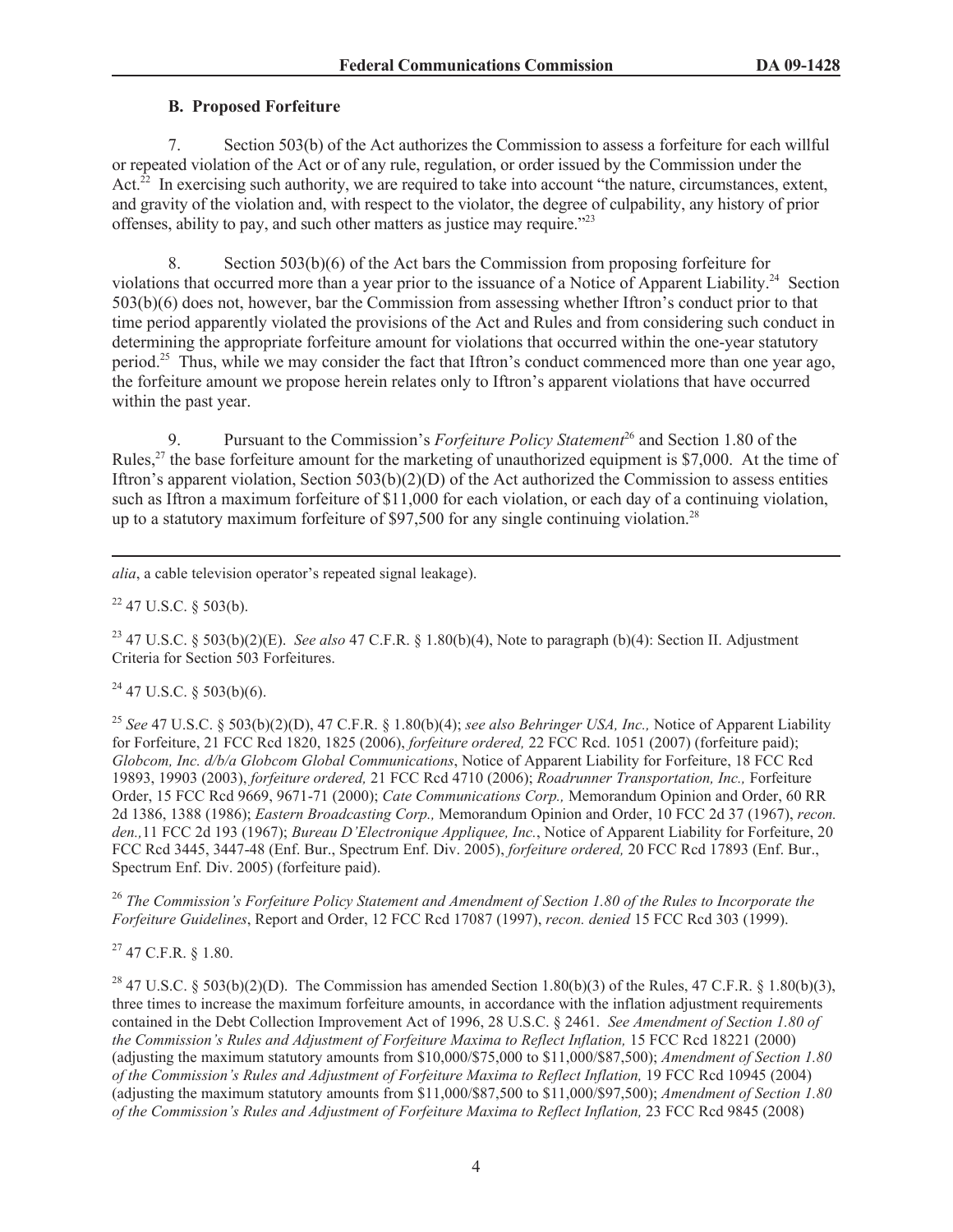10. The record establishes that between June 2006 until July 2008, Iftron marketed a radio frequency device that is capable of transmitting on 2.468 GHz, a restricted frequency. Accordingly, Iftron is apparently liable for a base forfeiture amount of \$7,000.

11. We find that a downward adjustment from the \$7,000 base forfeiture amount is warranted, based on Iftron's demonstrated good faith efforts to come into compliance prior to the initiation of an investigation by the Commission.<sup>29</sup> In July 2008, Iftron discovered that the Stinger Pro was transmitting on a frequency that was outside of the permitted amateur radio frequencies, and in the same month Iftron disabled the ability of all of the Stinger Pro devices that were being sold or marketed in the United States to transmit on the 2.468 GHz frequency. We do not find, however, that a further downward adjustment is warranted, based on Iftron's claim that it mistakenly believed that the Stinger Pro conformed to Section 97.301 of the Rules. The Commission has long held that a downward adjustment of forfeiture is not justified where violators claim their actions or omissions were due to inadvertent errors.<sup>30</sup>

12. Based on all of the foregoing, we therefore propose a \$5,600 forfeiture against Iftron for marketing radio frequency device that in willful and repeated violation of Section 302(b) of the Act and Sections 2.803 and 15.205(a) of the Rules.

# **IV. ORDERING CLAUSES**

13. Accordingly**, IT IS ORDERED** that, pursuant to Section 503(b) of the Communications Act of 1934, as amended, and Section 1.80 of the Commission's Rules, <sup>31</sup> Iftron Technologies, Inc., is hereby **NOTIFIED** of this **APPARENT LIABILITY FOR A FORFEITURE** in the amount of five thousand six hundred dollars (\$5,600) for marketing a radio frequency device that operates on a restricted frequency and therefore is not eligible to receive a grant of equipment certification in willful and repeated violation of Section 302(b) of the Act and Sections 2.803 and 15.205(a) of the Rules.

14. **IT IS FURTHER ORDERED** that, pursuant to Section 1.80 of the Commission's Rules, within thirty days of the release date of this Notice of Apparent Liability for Forfeiture, Iftron Technologies Inc., **SHALL PAY** the full amount of the proposed forfeiture or **SHALL FILE** a written statement seeking reduction or cancellation of the proposed forfeiture.

15. Payment of the forfeiture must be made by check or similar instrument, payable to the order of the Federal Communications Commission. The payment must include the NAL/Account Number and FRN Number referenced above. Payment by check or money order may be mailed to Federal Communications Commission, P.O. Box 979088, St. Louis, MO 63197-9000. Payment by overnight mail may be sent to U.S. Bank – Government Lockbox #979088, SL-MO-C2-GL, 1005

(adjusting the maximum statutory amounts from \$11,000/\$97,500 to \$16,000/\$112,500). The most recent inflation adjustment took effect September 2, 2008. *See* 73 Fed. Reg. 44663-5. Iftron's apparent violations occurred prior to this date and therefore are subject to the old statutory forfeiture limits.

<sup>29</sup> *See e.g., Petracom of Texarkana, LLC*, Forfeiture Order, 19 FCC Rcd 8096, 8097-8098 (Enf. Bur., 2004) (finding that a broadcast station licensee's initiation of remedial measures to correct a violation prior to Commission inspection of the station was a mitigating factor warranting reduction of the forfeiture).

<sup>30</sup> *See e.g*., *PJB Communications of Virginia, Inc.*, Memorandum Opinion and Order, 7 FCC Rcd 2088 (1992); *Southern California*, 6 FCC Rcd at 4387 (stating that "inadvertence … is at best, ignorance of the law, which the Commission does not consider a mitigating circumstance").

<sup>31</sup> 47 U.S.C. § 503(b), 47 C.F.R. § 1.80.